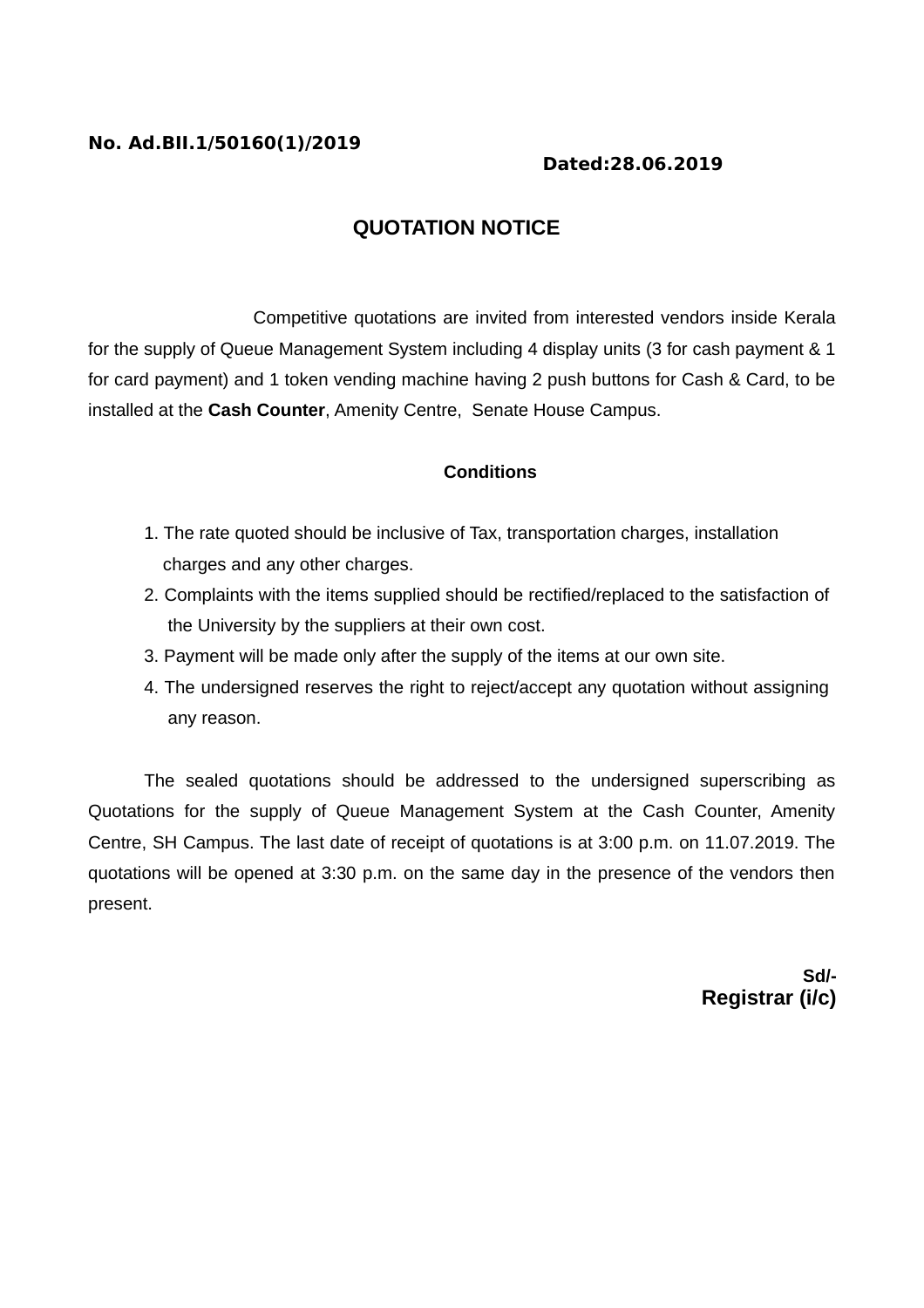Specifications:

1. Multi-counter queue management system integrating having customer display with red colour single segment LED of character size 4 inches.

2. Counter keyboard with next recall suspend facility along with token pending status button.

3. Token printer

Synchronized thermal printer based token generation machine with auto cutter having paper empty alert buzzer & indication facility

> **Sd/- Registrar (i/c)**